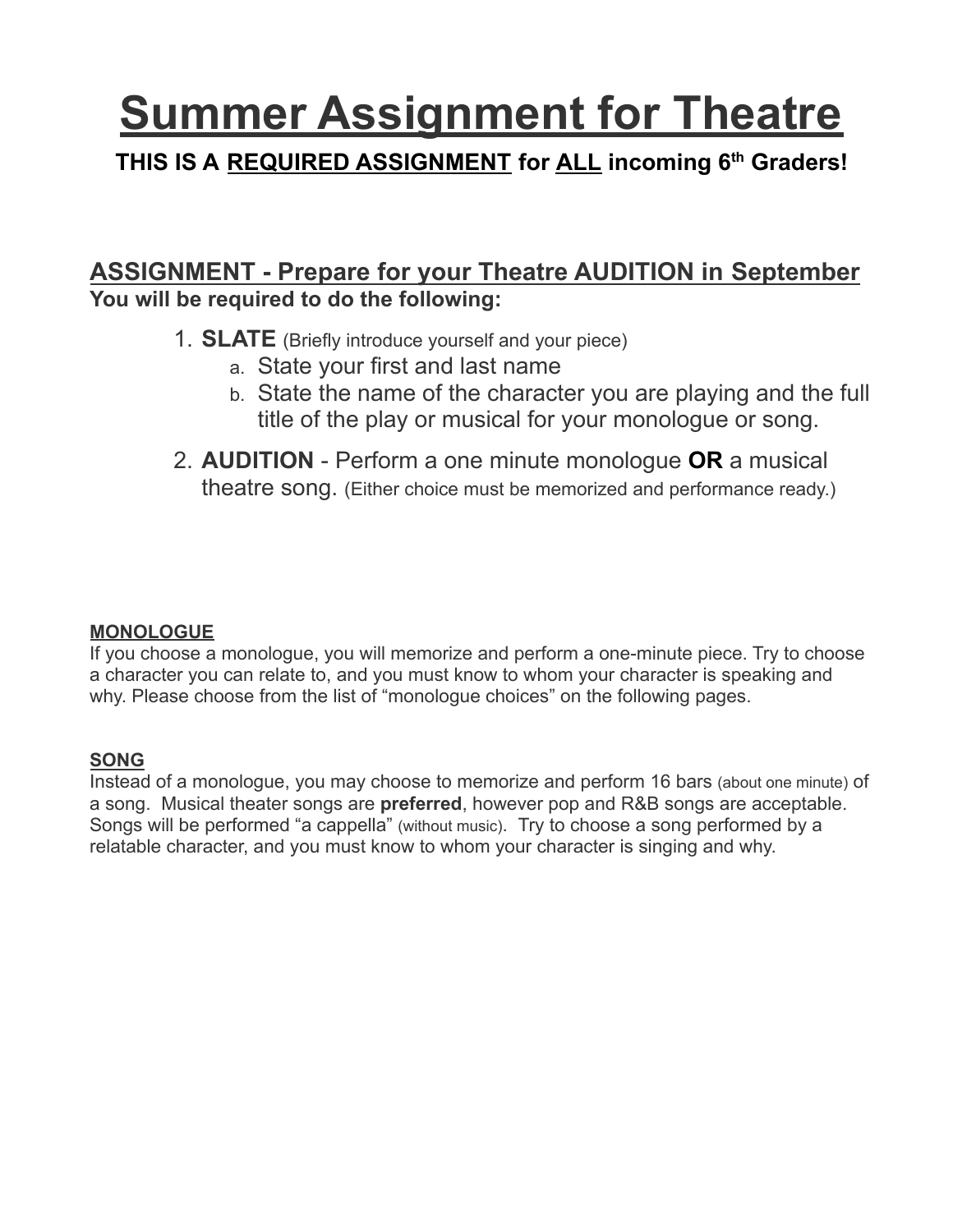# **MONOLOGUE CHOICES**

(Students may choose from any of the monologues below, regardless if there is an assigned gender. We are an advocate of "blind casting" and gender neutrality as it pertains to character choice.)

#### **1. Fences**

**Character**: Cory (Teenage boy)

**Description**: Pittsburgh, PA; 1957; Backyard of their home.

Cory is finally standing up to his father.

Fences is a play written by August Wilson (Teachhub/Sora), and was also made into a movie (PG-13) starring Denzel Washington.

*You talking about what you did for me… what'd you ever give me? You ain't never gave me nothing! You ain't never done nothing but hold me back. Afraid I was gonna be better than you. All you ever did was try and make me scared of you. I used to tremble every time you called my name. Every time I heard your footsteps in the house. Wondering all the time… what's Papa gonna say if I do this?… What's he gonna say if I do that?… What's Papa gonna say if I turn on the radio? And Mama, too… she tries… but she's scared of you. I don't know how she stand you… after what you did to her. What you gonna do… give me a whupping? You can't whup me no more. You're too old. You're just an old man.*

#### **2. A Little Princess**

**Character**: Sara Crewe (age 11-12) **Description**: England; Early 1900s.

> Sara is trying to comfort her classmate whose mother has died. This is a play that is based on the book by Frances [Hodgson Burnett](https://www.amazon.com/Frances-Hodgson-Burnett/e/B000AP8N9K?ref=sr_ntt_srch_lnk_1&qid=1624796626&sr=8-1) (teachhub/Sora). It was also made into a movie (1995, rated G).

*I don't have a mother either. She's in heaven with my baby sister. But that doesn't mean I can't talk to her. I talk to her all the time. I tell her everything and I know she hears me because… because that's what angels do. My mom is an angel and yours is too. With beautiful satin wings, a silk dress, and a crown of baby rosebuds, and they all live together in a castle. And when they want to go anywhere they just whistle, like this…(whistles) and a cloud swoops down to the front gate and picks them up. They ride through the air, over the moon and through the stars, until they are hovering right above us. That's how they can look down and make sure we're alright. And sometimes they even send messages. Of course, you can't hear them with all the noise you were making. But don't worry, they'll always try again, just in case you missed them.*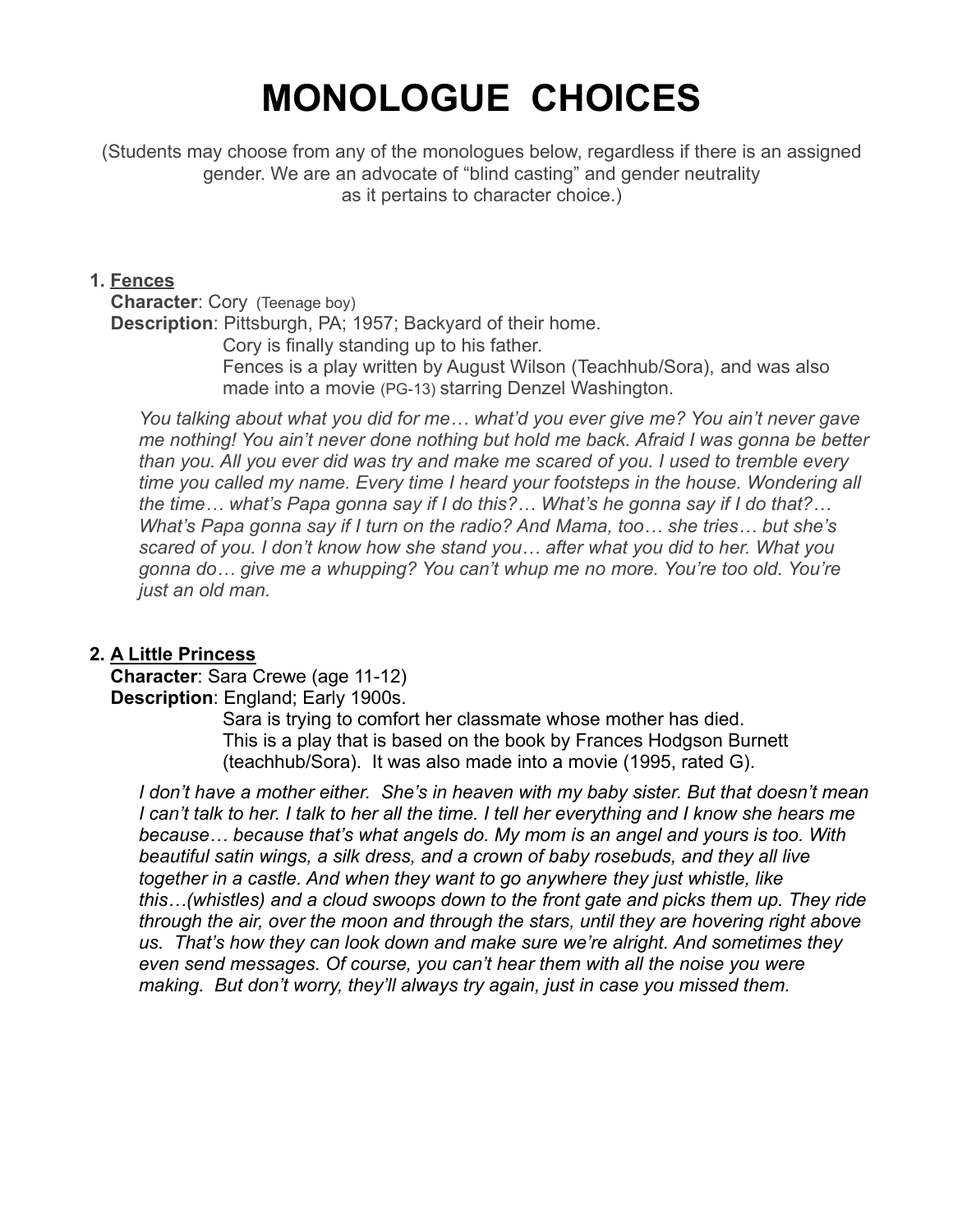#### **3. Newsies**

**Character**: Jack Kelly (age 15-16) **Description**: New York City; 1899.

> Jack, a Newsie (kid who sells newspapers), is trying to convince the other Newsies to join the strike against the big newspaper companies. Newsies is a Broadway Musical and was also made as a movie musical. Both can be found on Disney+ and/or other streaming platforms.

*Hey, you listen fellas. I know someone's put yous up to this. They probably paid you some extra money too. Well it ain't right. Pulitizer thinks we are gutter rats with no respect for nothing, including each other. Is that who we are? We stab each other in the back? But if we stand together, we change the whole game. And it ain't just about us. All across this city, there are boys and girls who oughta just be out playin', or goin' to school and instead they are slavin' to support themselves and their folks! So fellas, for the sake of all the kids in every sweatshop and factory and slaughterhouse in this town, I beg of ya...throw down ya papers. Join the strike!*

#### **4**. **Parenthood**

**Character**: Amber (or Drew) **Description**: They are confronting their deadbeat dad who deserted the family many years ago, and is trying to come back into their lives. Parenthood was a TV-PG television drama that ran from 2010-2015.

*It's like basically we're strangers. So, stop calling me sweetheart. I don't even know you. You don't know anything about me. You can't just waltz in here after all this time and just like, buy us a burger, and everything's just going to be fine again. You know? And I guess it works on everybody but me. I guess I'm the only person that has a problem with it. I'm sorry, but I can't forget the fact that you didn't come to my birthdays when you promised that you would. And you didn't take me out all the times that you promised that you would. And you were not there for me when I really needed you. And so I have trouble believing that you've changed, because I've heard it all before. I look at you, and I just see the same loser who let me down.*

#### **5. Irreconcilable Differences**

**Character**: Casey (gender neutral)

**Description**: Casey is suing her parents for "emancipation".

*I'm just a kid, and I don't know what I'm doing sometimes. But I think you should know better when you're all grown up. I think you should know how to act, and how to treat people. And I think if you once loved someone enough to marry them, you should at least be nice to them, even if you don't love 'em any more. And I think if you have a child, you should treat that child like a human being and not like a pet. Not like you treat your dog or somethin'. You know, when you have a dog sometimes you forget he's there, and then when you get lonely suddenly you remember him, and you remember how cute he is and stuff, and you kiss him a lot, but then the next day when you're busy again you don't notice him. That's how I've been treated for the past four years, and you don't treat your kid like your dog. It's not right.*